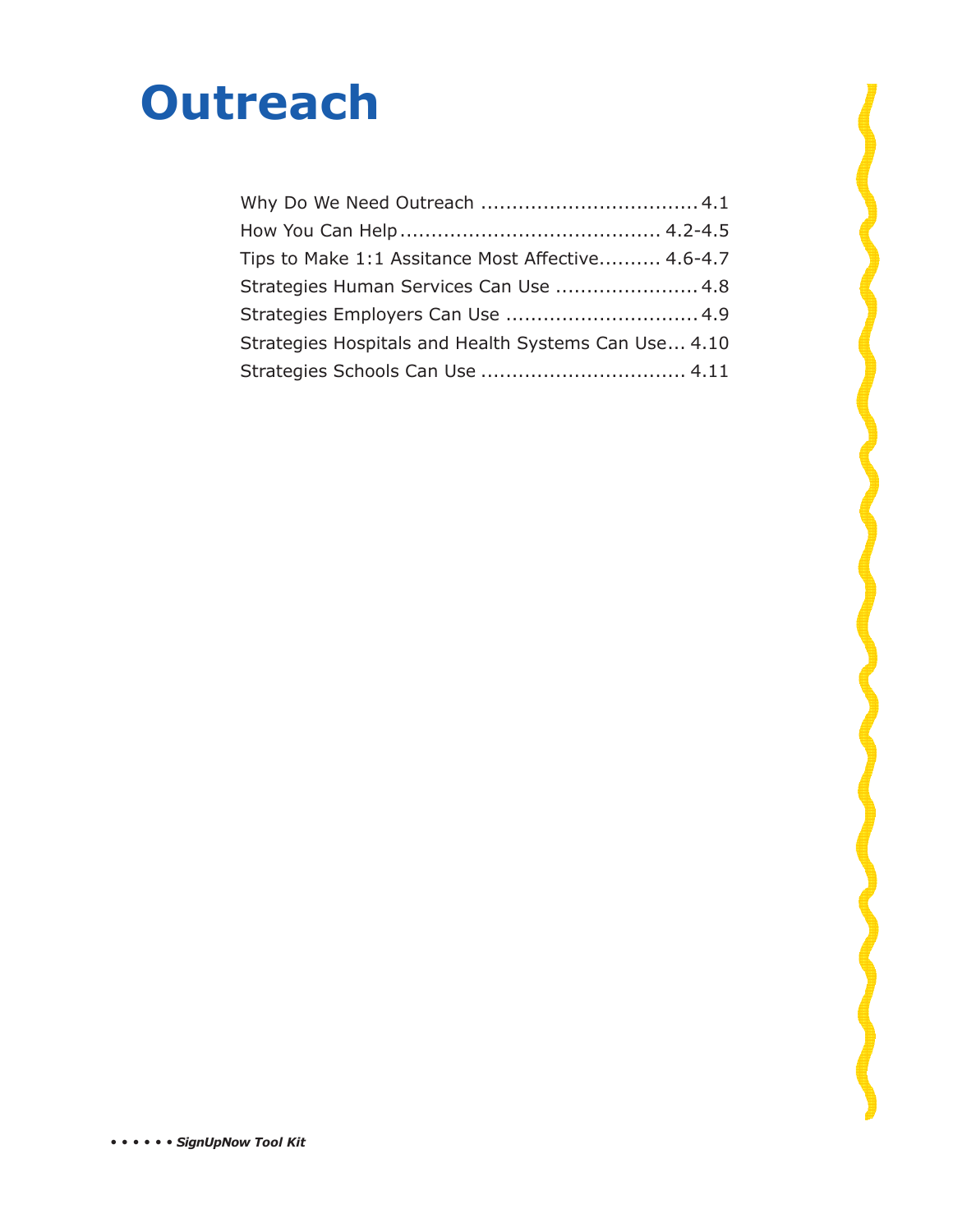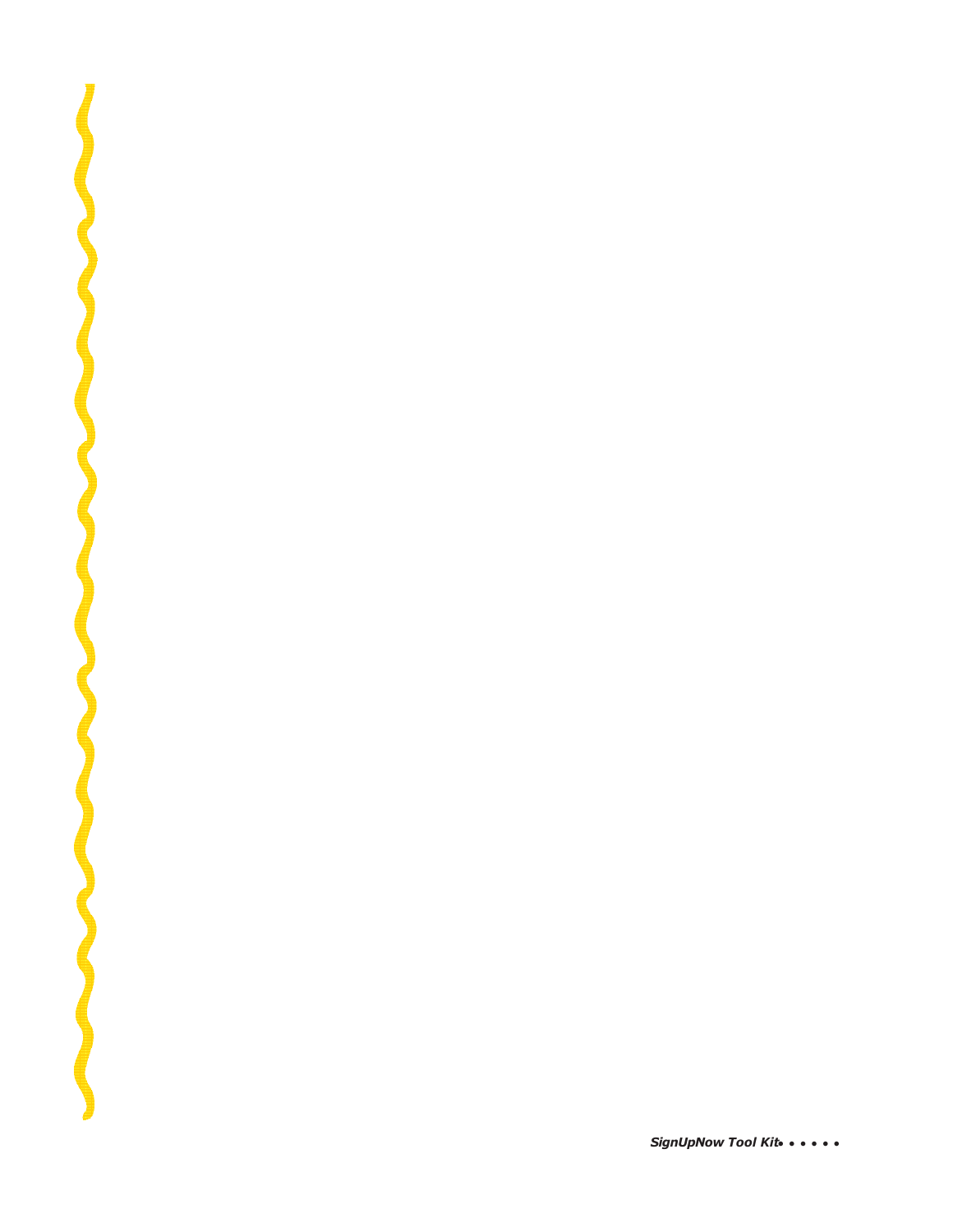## **Why Do We Need Outreach?**

#### **The rules have changed!**

Effective January 1, 2019, up to 400,000 uninsured adult Virginians became eligible for the new adult health coverage. Most (79% or 280,000) live in households earning less than 100% FPL. People working in agriculture, retail, construction, childcare, landscaping, hospitality, food service or other jobs that do not offer health insurance are likely to be eligible for this free or low-cost health insurance.

Additional changes happened in April and July of 2021 that make even more people eligible for coverage. In April the 40 work quarter requirement for eligibility was removed for Legal Permanent Residents ("Green Card Holders"). On July 1st the FAMIS Prenatal Coverage for pregnant women who do not meet immigration status rules for other Medicaid categories became available.

Many have not heard about the new Medicaid eligibility criteria or statesponsored health insurance for pregnant women and children (the FAMIS programs). Or, if they have, they do not believe they will qualify. Some have applied for Medicaid or FAMIS in the past, but were denied. Still others may be confused about when or how to apply. Many families and individuals may need assistance completing the application, navigating the process and/or understanding the value of comprehensive health insurance. You may be just the right person to reach out to them and make the difference!

#### **You can help people overcome these and other barriers like:**

- Confusion about when to apply (*anytime!*)
- Obtaining required documentation (*including proof of income, like pay stubs from multiple jobs or documenting income from seasonal work; unemployment income; Social Security benefits; and a birth certificate to verify identity and citizenship*)
- **Low literacy**
- Speaking English as a second language
- Understanding the value of having health insurance
- Pride or stigma of receiving government benefits
- Understanding and completing the required annual renewal process

*Now that you know the ins and outs of how to help people apply, this section of the Tool Kit contains effective strategies for connecting with individuals and families who may be eligible for Virginia's Medicaid or FAMIS programs and encouraging them to apply.*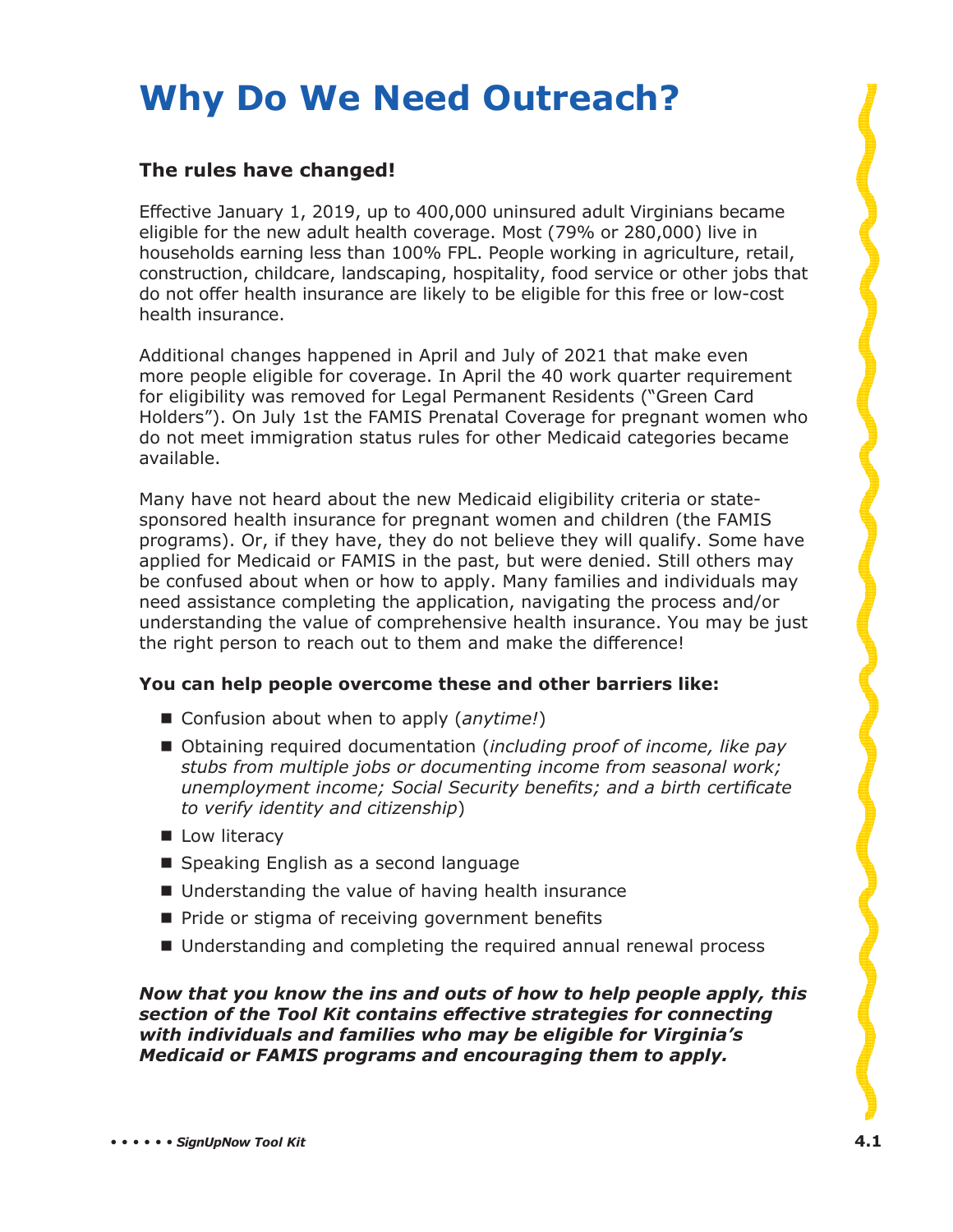# **How You Can Help**

One thing is critical to the success of the outreach efforts - multiple touch points with individuals and families. People need to see and hear information about a program multiple times before they are moved to act. And, targeted community-based efforts to reach people where they live, work, learn, play and pray are critical to make sure everyone who is eligible gets and stays enrolled.

### **What To Say**

Experience from other states that have expanded Medicaid provide good insights into how to talk with someone about the new Medicaid coverage and how to encourage them to apply.

Explain that Virginia's Medicaid rules have changed.

- Free or low-cost health insurance became available to 400,000 uninsured adults on January 1, 2019 – for the first time! Adult Virginians can work and still qualify. Individuals can earn about \$18,755/year and a household of 3 can earn more than \$31,782/year.
- Free or low-cost health insurance became available to pregnant women with qualifying incomes who do not meet immigration status requirements on July 1, 2021.
- The income rules are based on monthly income, before taxes.
- Assets and resources such as a person's home, car and retirement are not counted in determining eligibility.

Other important messages:

- Medicaid provides financial protection and stability to families.
- Now, people don't have to choose between paying for groceries and paying for health care or medicine.
- Medicaid coverage gives enrollees and their families' peace of mind from the costs related to health problems and big medical bills/medical debt.
- Medicaid and FAMIS is not welfare. They are quality health insurance programs which offer excellent coverage.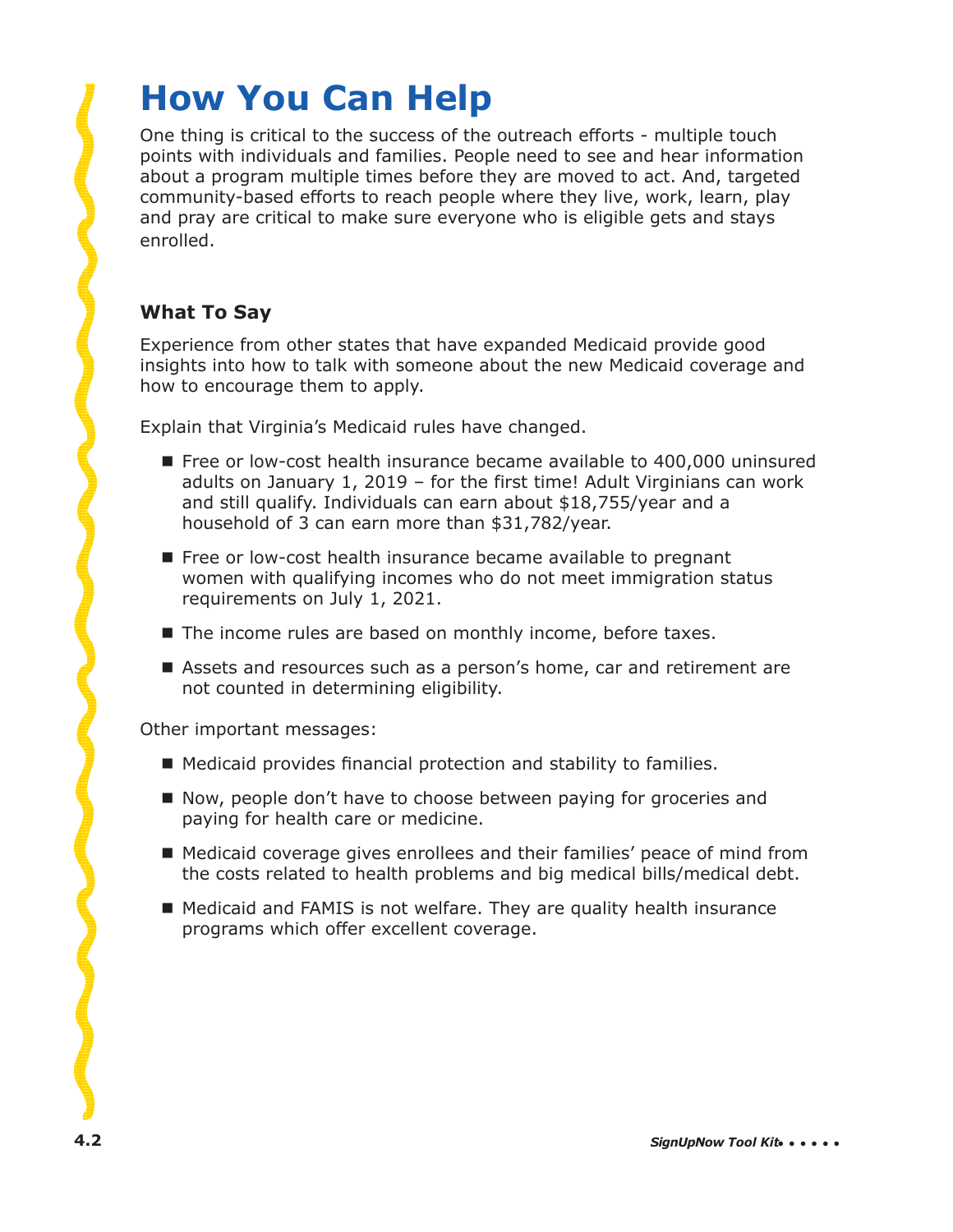#### **Talk to the People You Know**

Connecting people to Medicaid and FAMIS is all about relationships. Reach out to people you already know or who have a connection with those who may be eligible.

- **E** Start with your family and friends. Many of us know individuals and families who are uninsured and may be eligible for Medicaid or FAMIS. Talk to those close to home - family, friends, and neighbors. Family members, particularly moms, are among the most influential in encouraging people to apply.
- **E** Check where you work. Does your employer provide health insurance? If the employee share of it affordable? Does your employer have "contract", temporary, or part-time workers who may not be eligible for benefits? Employers can share information about Medicaid and FAMIS upon hire, at open enrollment for benefits, at key life events (birth/adoption, marriage, divorce) or when employees leave the company.
- *Consider your clubs, organizations, and associations*. Most civic, social groups want to support their members and their families. Can you make a presentation to the group about Medicaid and FAMIS, put an article in the newsletter, or distribute Cover Virginia printed materials? Would members help get the word out or help people apply?
- **Involve your faith community**. Access to health care is a priority in some congregations as a special project or mission or through a health ministry. Effective outreach strategies range from arranging for special "sign-up days," educating the congregation through a bulletin insert, or presenting at a group meeting.
- *Encourage your child's school to educate.* Schools know that a healthy family is critical to student success. Make sure the front office or nurse's office has Cover Virginia and FAMIS posters prominently displayed that direct parents to someone who can give them more information about how to apply. Encourage your school to have a CommonHelp eApplication Station in the library where parents can apply online. Distribute information at school events (science fair, Backto-School Night, sports games, and registration). It is not unusual for some school staff to find that they themselves are eligible!

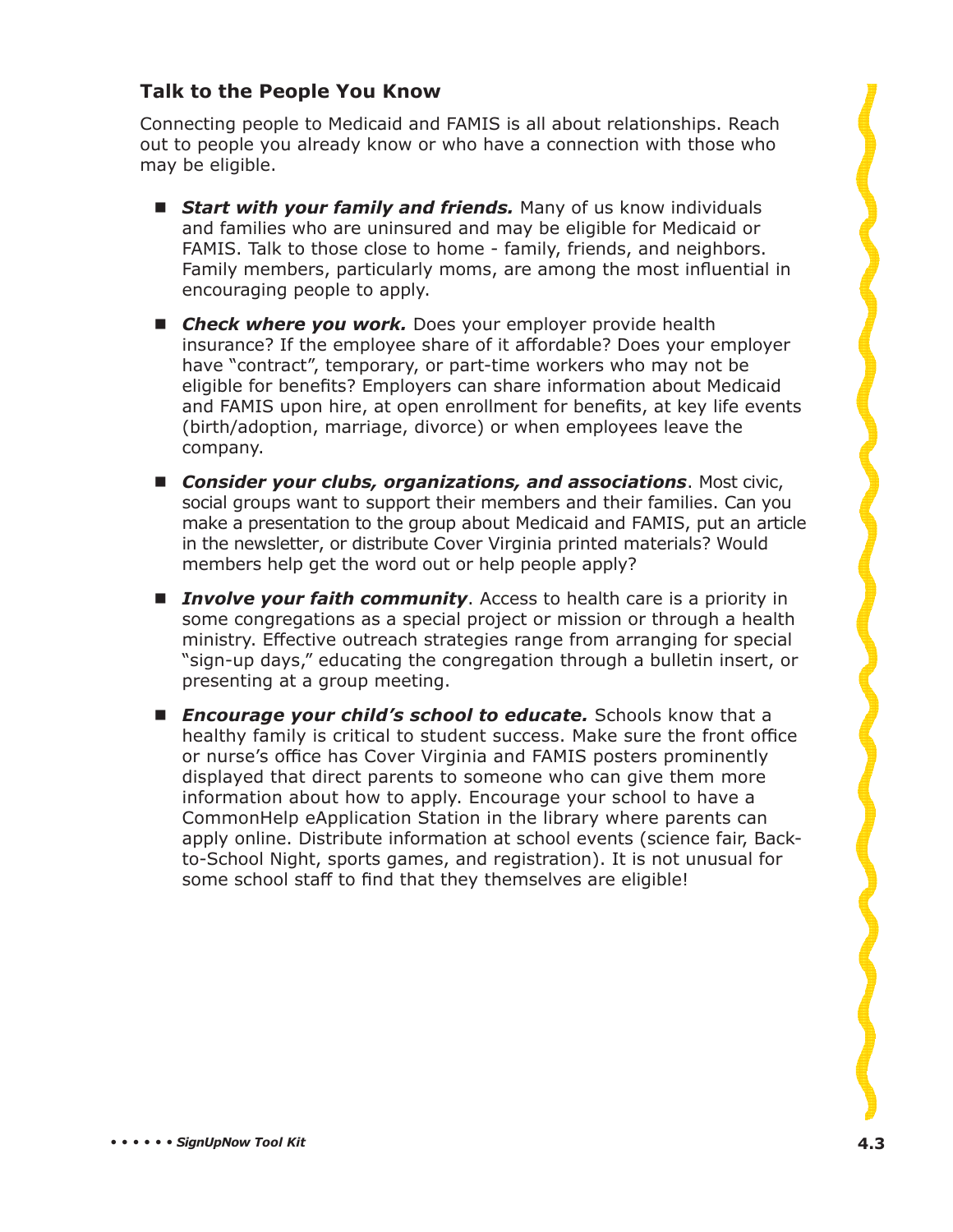### **How to Find People in the Community**

Connecting people to Medicaid and FAMIS is all about relationships. Reach out to people you already know or who have a connection with those who may be eligible.

#### *Housing Partners*

Contact management at apartment communities where potentially-eligible Virginians may live. Ask them to include information in welcome packets. See if they would display Cover Virginia brochures and posters in common areas of apartment buildings (lobbies, laundry rooms) or the rental office, the community pool, park or playground.

#### *Employer Partners*

While about half of potentially-eligible Virginians work, many are selfemployed, independent contractors, work in seasonal jobs or for employers that do not offer health insurance. Employer types to consider contacting include: hospitality, hairdressers, barbers, restaurants, day care facilities, landscaping, trades (plumbing, electric), day labor, and workforce training programs. Reach the self-employed or independent contractors where they purchase or rent work-related equipment or supplies.

#### *Retail Partners*

Ask managers and owners of businesses where those who are potentiallyeligible shop at regularly if they would display Cover Virginia brochures or posters. Consider these retail partners: thrift stores, gas station and convenience stores, supermarkets, car parts stores, drug stores and Walmart.

#### *Recreation Opportunities*

Places people to go have fun or relax are another opportunity to reach potentially-eligible Virginians. Consider these potential opportunities: professional, community or school sporting events, gyms, movie theaters, libraries and community centers.

#### *Community Organizations*

Contact leaders at local nonprofit agencies that serve people who may be eligible for Medicaid or FAMIS. Most communities have a food bank, income tax assistance programs, Head Start, re-entry programs, Goodwill, Salvation Army, volunteer fire and rescue organizations, parent support groups or housingrelated organizations. Encourage them to provide information about Medicaid and FAMIS to clients, train key staff so they can answer questions and direct clients to application assistance or even build application assistance into the services they provide to clients and their families. Some nonprofit employees and their family members may be eligible for coverage, too!

#### *Tip: Strong relationships with community partners are a key to effective*

*outreach.* The success of outreach partnerships is about the relationship between two organizations and their respective staffs. They include: shared organizational goals and values (importance of health and health insurance), supportive leadership and staff and comfort with the individuals and families needing help. Effective communication between partners is critical.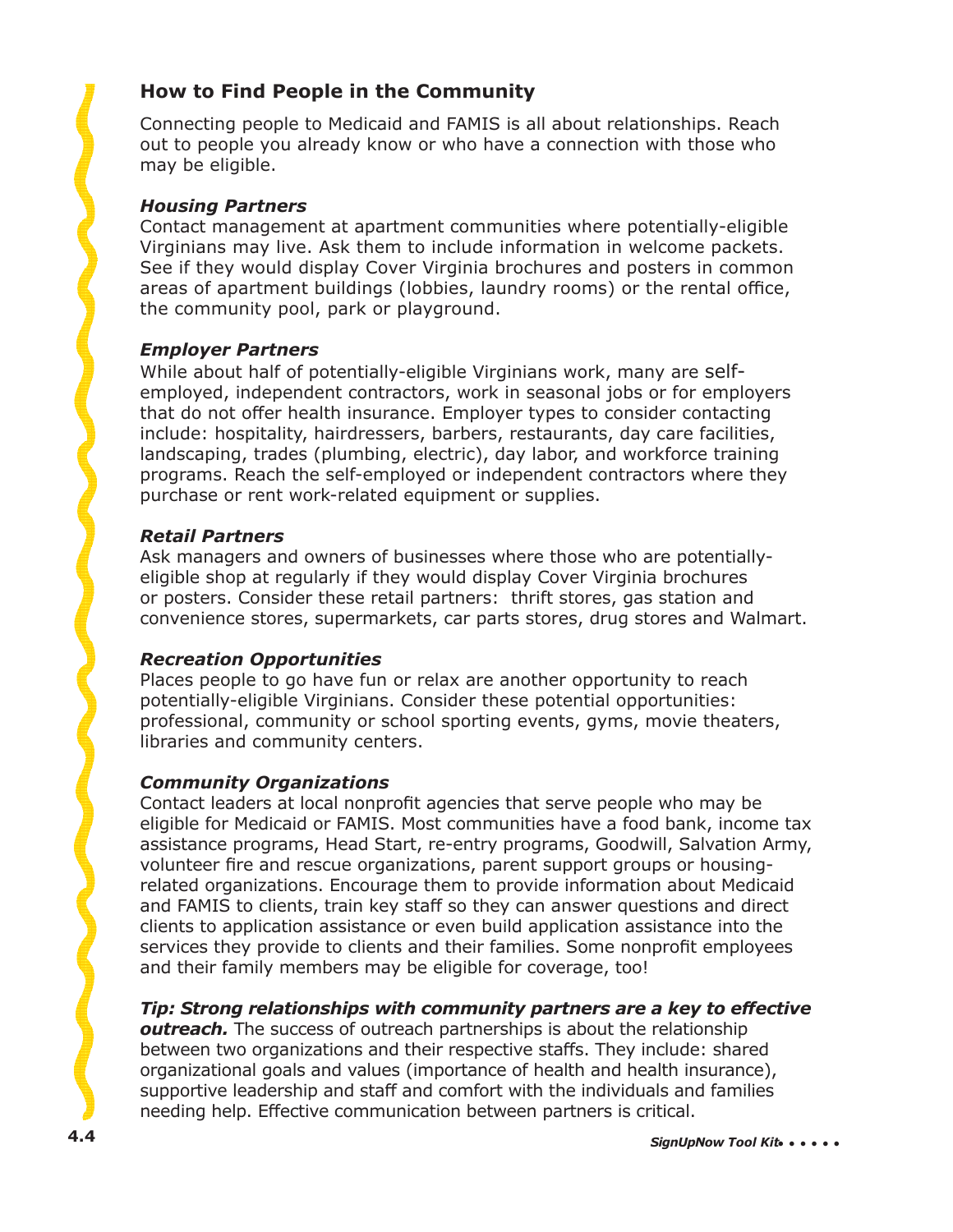#### **Reach People at Events**

Host special enrollment events, offering people help completing the application on site. Set up tables at a pop up or temporary enrollment site (maybe a "Sign Up Saturdays" at a library or church), publicize it and have assisters available to provide help as consumers work on applications. Be sure to tell people to bring proof of income, and birth certificates or citizenship documents, so they have the key information needed to apply. Community events (health fairs, cultural events) are one way to raise awareness about Medicaid and FAMIS and the availability of application assistance. To increase the impact of participation in events, provide a "commit card" to people who stop by the table or booth so they can leave their name, contact information and permission for you to follow-up with them after the event to offer application assistance.

- A highly effective way to start talking with people about Medicaid or FAMIS at events is to ask "if they have heard about new health coverage for adults". During the conversation ask if anyone they know is uninsured.
- If you prepare brochures or flyers for people who may be eligible, be sure they are simple and easy to read.

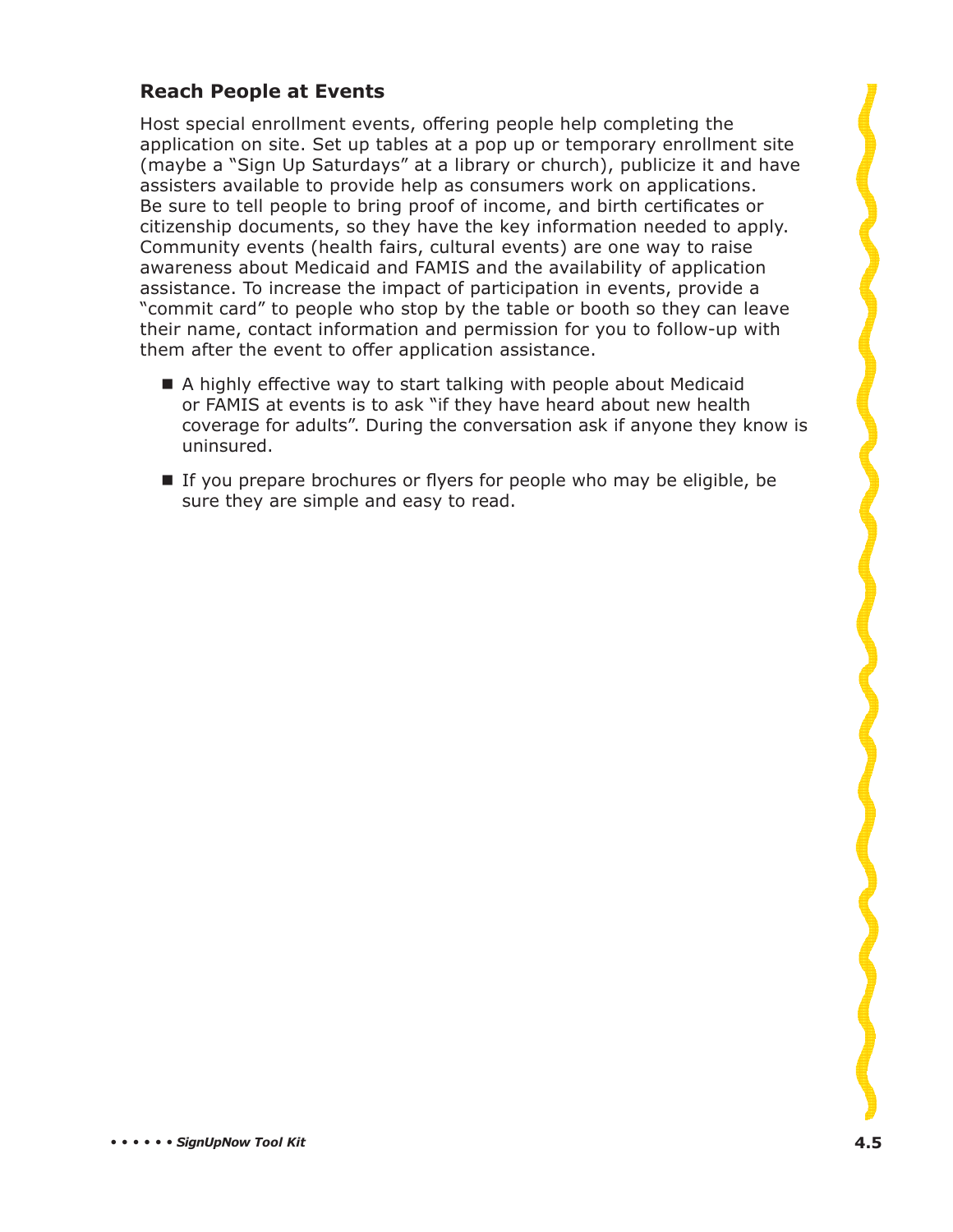### **Tips to Make 1:1 Assistance Most Effective**

*Many people need help applying for Medicaid or FAMIS. This is especially true for people who are not native English speakers, have limited education or low literacy skills. Here are some solid steps you can take to help them complete and submit their application.*

#### *Help Complete the Application*

- Ask the applicant to complete a consent form, giving the assister permission to help them with the application process.
- **Provide a list of "what to bring to your appointment", so applications can** be completed in one sitting.
- Help the family or the individual contact the Cover Virginia Call Center to apply or help them complete the Application for Health Coverage & Help Paying Costs on CommonHelp or a paper application.
- Help them gather needed verifications.
- Let them know what letters they may get from DSS or Cover Virginia and offer to help them follow up with the next steps.
- Create easy to remember usernames and passwords for CommonHelp applications. Give the applicant a form to write them on, so they can log in later.

#### *Be a Go-between for the Applicant with the Cover Virginia Call Center and Central Processing Unit or the Local DSS*

- $\blacksquare$  Have the applicant fill in the middle section of Appendix C on the paper Application, or in the appropriate place on the online application, so you can discuss their case with DSS or the Call Center on their behalf.
- If you help families/individuals apply on paper via the LDSS, get to know the eligibility workers and how they prefer you to submit applications to them.
- If the family's application is denied and they don't understand why, help them call their local DSS or the Cover VA Call Center and talk with a worker. If the applicant wants to appeal the denial, help them prepare for the appeal.

#### *After Enrollment*

- Teach the Individual/Family about Using Health Insurance
- Once enrolled, the person/family must choose a Managed Care Organization (MCO) and a doctor. Make sure they understand that they can choose another physician and/or MCO from the one listed on the enrollment letter from DMAS.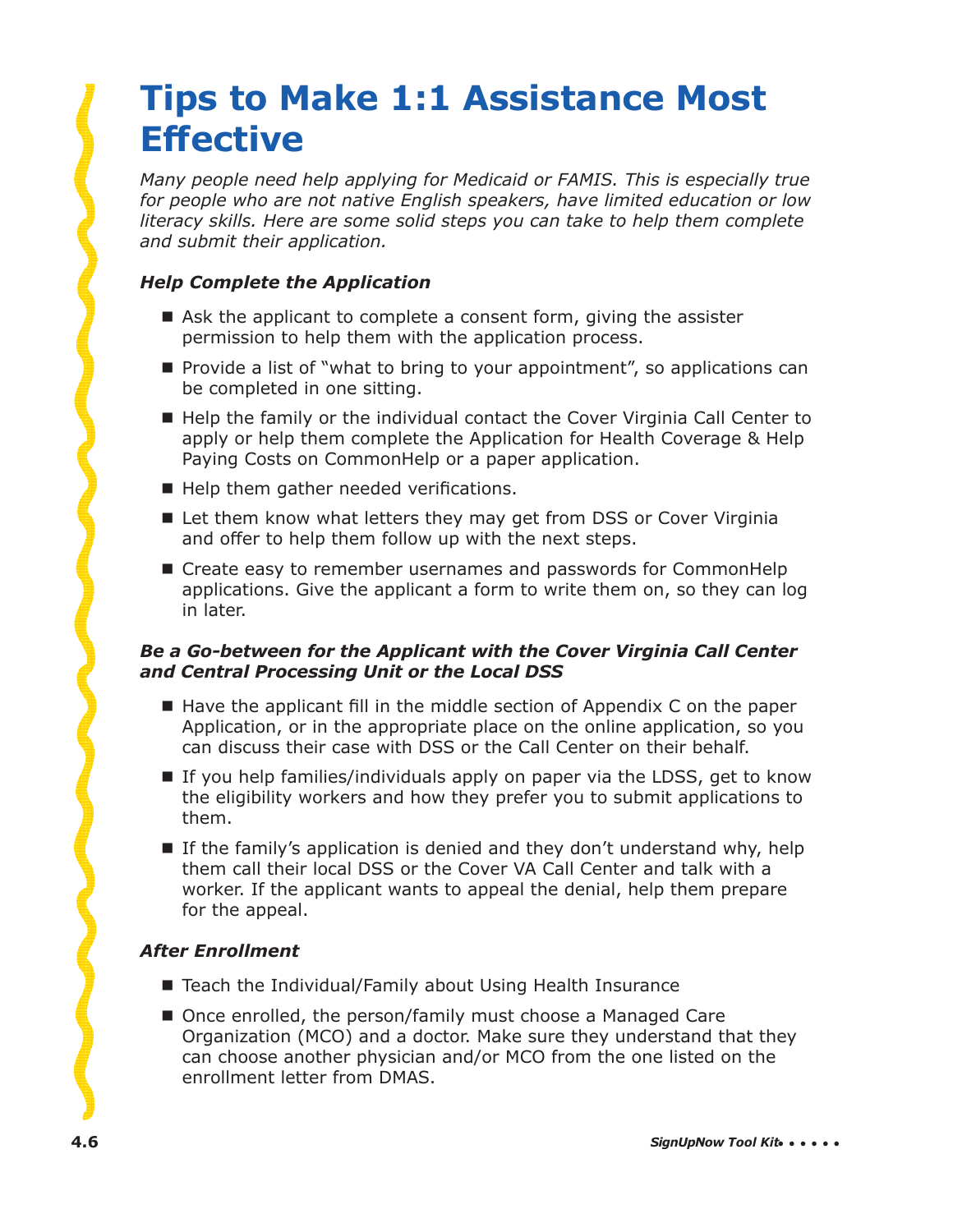- 
- Encourage the family/individual to use the preventive care available to them, as well as going to the doctor when they're sick.
- Show them the comparison chart with the extra benefits each MCO provides (including glasses and dental care, so they can factor that into their decision).

#### *Remind the Individual/Family about Their Responsibilities*

- Tell them that they need to inform local DSS, or Cover VA, within 10 days if they have a change of address or a change in family circumstances that could affect eligibility. Important things to report are: a raise/cut in pay, a family member moving into or out of the home; or if the family/person moves to another state.
- $\blacksquare$  Let them know that they must renew their eligibility after 12 months. Tell them to open all mail form the local Department of Social Services, the Virginia Department of Medical Assistance Services, or Cover Virginia when it arrives.

#### *Stay Connected with Other Assisters*

- Network with other assisters to share best practices, work arounds for system challenges, and stay up-to-date with policy changes.
- Share information with other assisters in your community about where and when events are planned to prevent gaps and overlaps in outreach and enrollment efforts. Consider hosting some events together, as appropriate, to share the work and cost.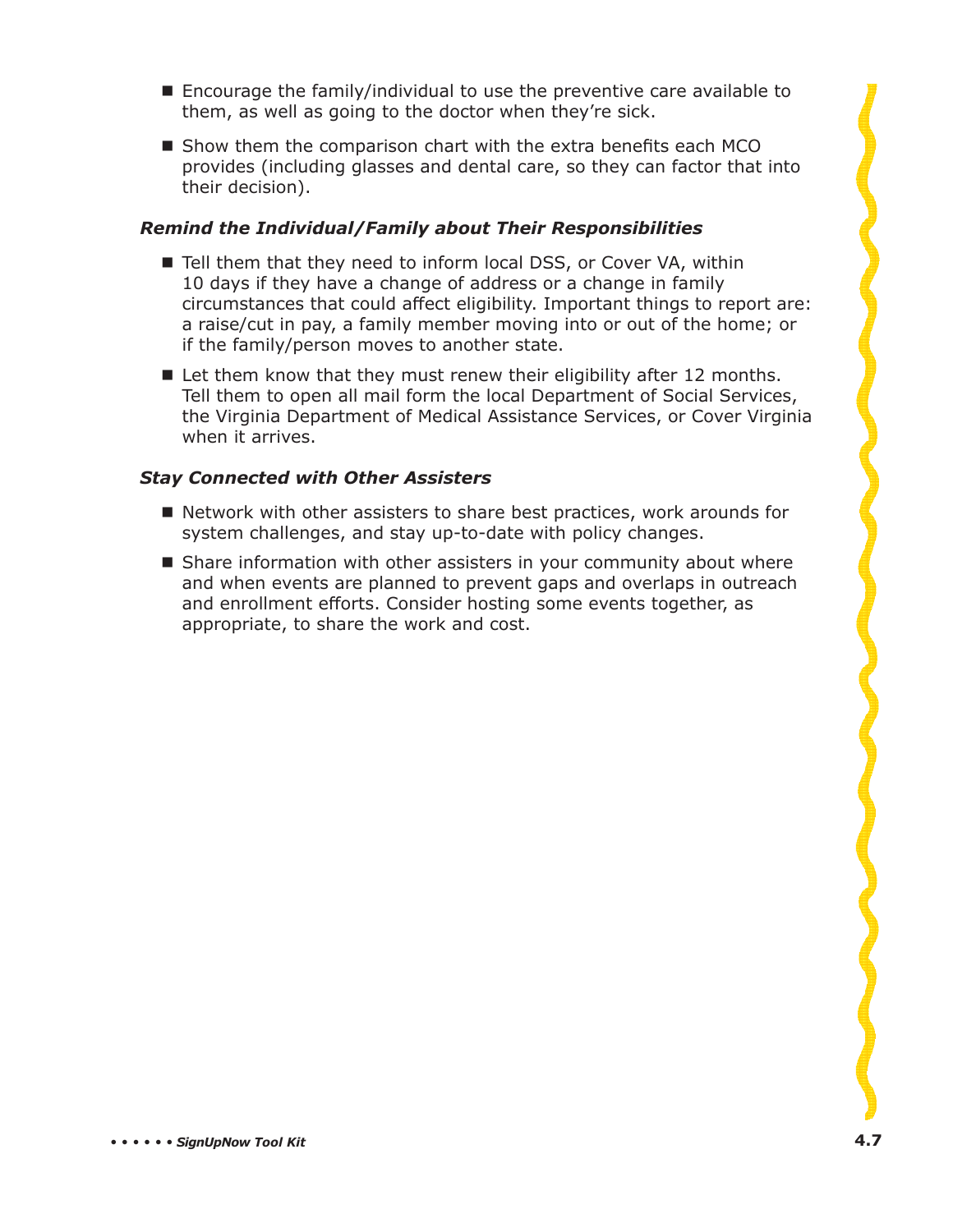### **Strategies Human Service Agencies Can Use**

*Organizations that already provide services to low-income individuals and families should consider how they can best provide information about the new Medicaid coverage and possible application assistance to those they serve as a part of their regular services. Here are some good strategies.* 

- **Train staff and volunteers to help.** Staff who come into contact with potentially-eligible individuals and families should become informed about Virginia's Medicaid and FAMIS programs and be able to offer advice and encouragement to apply. This includes intake or registration staff/volunteers and those who provide ongoing services to families. People are most likely to apply if they learn about the programs from someone they know and trust.
- **Check your client data.** Many organizations and programs already collect the information needed to screen a person for Medicaid or FAMIS. Basic information about income and health insurance status may be in your client database or files. See if there is a way to identify those who are most likely to be eligible and find ways to reach out to them to talk about Medicaid or FAMIS and to help them apply.
- **Incorporate screening into your intake process.** If your organization has an intake or registration process through which it collects information about individuals and families when they start receiving services, add a question about whether anyone in the family is uninsured. This is an easy way to identify potentially eligible people and either give them information or refer them to someone to help them apply.
- **Do a special mailing or eNewsletter.** Include information about Medicaid and FAMIS in a regular mailing to the people you serve or design a special mailing about the expanded Medicaid criteria. A letter from someone like a school principal, a doctor or nurse, or someone they know and trust adds credibility to the information and might encourage them to apply or ask for help. Put a link to www.coverva.org on your organization's website and share information about it on Facebook.
- **Host an event.** Does your organization conduct health fairs or other events that draw people who might be eligible? Staff a booth or table to share information about Medicaid and FAMIS. Or, host a special pop-up event to help people apply.
- **Provide access to a computer and the Internet.** Provide access to a computer where someone can apply for Medicaid or FAMIS online. If possible, help them complete the application and submit required verifications.
- **Provide copying, faxing, or information.** Sometimes the simplest things can help expedite an application. Many people do not have easy access to a scanner, copier or fax machine. They may not know the mailing address of the local DSS. If you can provide these basic supports, you can really make a difference.
- **E** Collaborate with others. Multiply the strength of your efforts by getting others involved. Host a meeting and invite other programs and agencies in your area that could help with outreach. Share ideas and resources to create the spark that get more Virginians enrolled and able to access to the health care they need!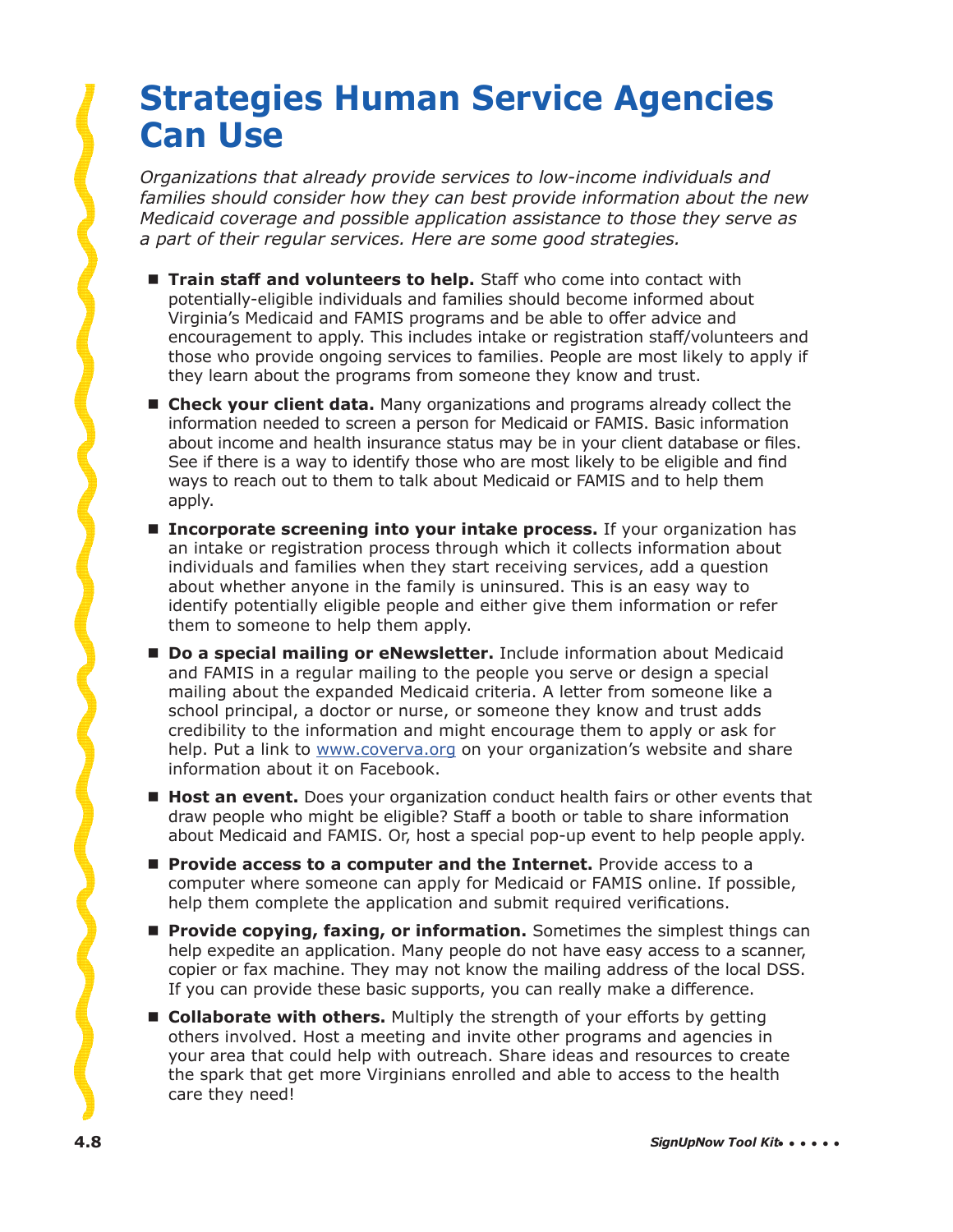### **Strategies Employers Can Use**

*Most uninsured Virginians are working or are in families where at least one person is working. Employers, especially those with a lot of potentiallyeligible workers should be encouraged to help. Effective strategies follow.*

 $\blacksquare$  Determine if there are company employees who may be eligible. An adult can earn about \$1,563 a month (\$18,755 a year) and meet the financial rules for the new Health Coverage for Adults. Other Medicaid and FAMIS programs are available for parents, children, and  $\mathbf f$ pregnant women. Programs for children and pregnant women have even higher income limits, \$3,935 a month or \$47,212 a year for a family of three, for example.



- $\blacksquare$  Post flyers or posters in key locations (break rooms, bulletin boards, restrooms). Free brochures, rack cards, and other materials are available from https://coverva.org/en/materials.
- **Put information about Medicaid and FAMIS in with paychecks/stubs.**
- Include an article describing the Medicaid and FAMIS, who is eligible and the benefits in an employee newsletter. Repeat the information every six months.
- Arrange for a presentation about available coverage at an employee meeting.
- Include program information and an application in new employee packets.
- Inform employees about Medicaid and FAMIS before open enrollment periods for your company's insurance plan, so they can make a decision about what is best for them or their family.
- $\blacksquare$  Train human resources/benefits staff to refer employees to the appropriate organization in your community to learn about Medicaid and FAMIS and get help applying. Or, if there is a large number of employees who may qualify, train company staff to help employees apply.
- Arrange for on-site application times before/after or during work hours where employees can meet with individuals trained to help them apply.
- Cooperate in verifying income or health insurance plan information if requested. Allow employees to use work computers to apply online. Allow access to copy machines and fax machines, to make it easy for employees to submit any required verification documents.
- If there is a layoff, work with HR to make sure employees get information about Medicaid and FAMIS in final paychecks or with severance information.
- Encourage your local Chamber of Commerce, business associations, and other employers to tell members and their workers about Medicaid and FAMIS.
- Serve as a spokesperson/representative from the business community and join local community efforts to raise awareness and increase enrollment.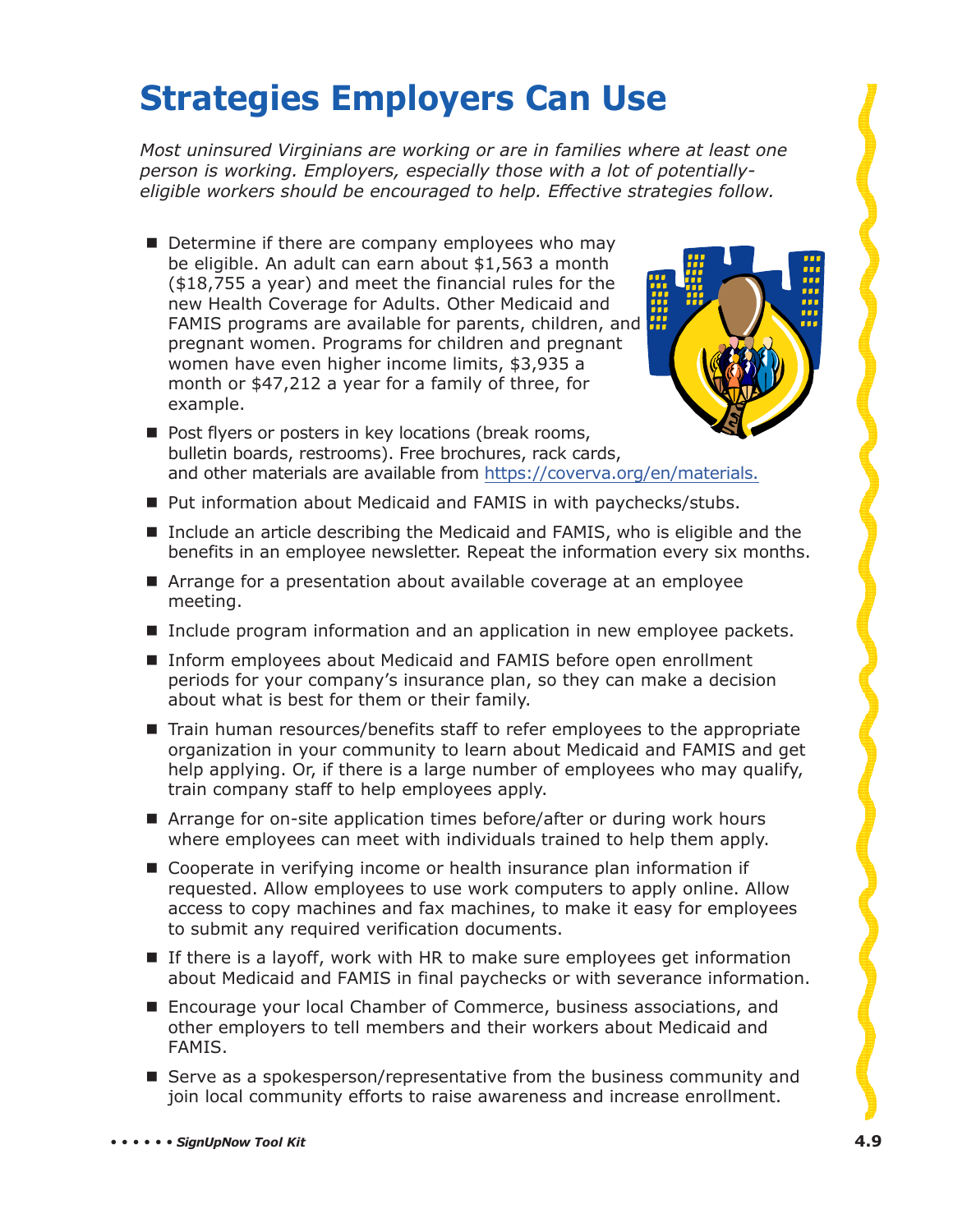### **Strategies for Hospitals & Health Systems**

*The value of health insurance is never clearer than when someone needs to use it. And, no one is more trusted as a resource than health care providers. Here are some ways hospitals can help connect families and individuals with Medicaid and FAMIS.* 

- Consider having your hospital participate in the Hospital Presumptive Eligibility program.
- Make sure appropriate staff know about Medicaid and FAMIS and provide information and make appropriate referrals. This includes ER, Labor and Delivery, triage clinics, plus financial counselors, social workers, human resources personnel, and front desk staff at primary care and pediatric practices.



- $\blacksquare$  Train key staff to help individuals and families apply: with filling out the application, submitting verifications, following up on the status of the application during processing, and advocating on the behalf of applicants with the local DSS or Cover Virginia, if necessary.
- Put posters, brochures, and applications in key, highly visible areas: the ER, clinics, staff locker rooms, and the cafeteria. If possible, provide a local phone number where people can call with questions.
- Contact self-pay and/or sliding-fee patients and connect them with assisters.
- Send a flyer about Medicaid and FAMIS and how to apply in the bills of self-pay patients.
- **Provide leadership to the community on increasing enrollment. Dedicate** staff to design and carry out a comprehensive outreach campaign throughout the community: raise community awareness by speaking at schools, churches, civic organizations; sponsor public service announcements; have your public relations department create special materials; work directly with local businesses and schools to educate families about the importance of health insurance; and offer people a place to go for hands-on assistance with the application process.
- Many hospitals have lower wage workers who may be eligible. While these employees may be offered health insurance, they may not be able to afford it for themselves or family members. Make sure they know about Medicaid and FAMIS.
- Host *SignUpNow* trainings for community workers to learn about Medicaid and FAMIS and how to help people apply.